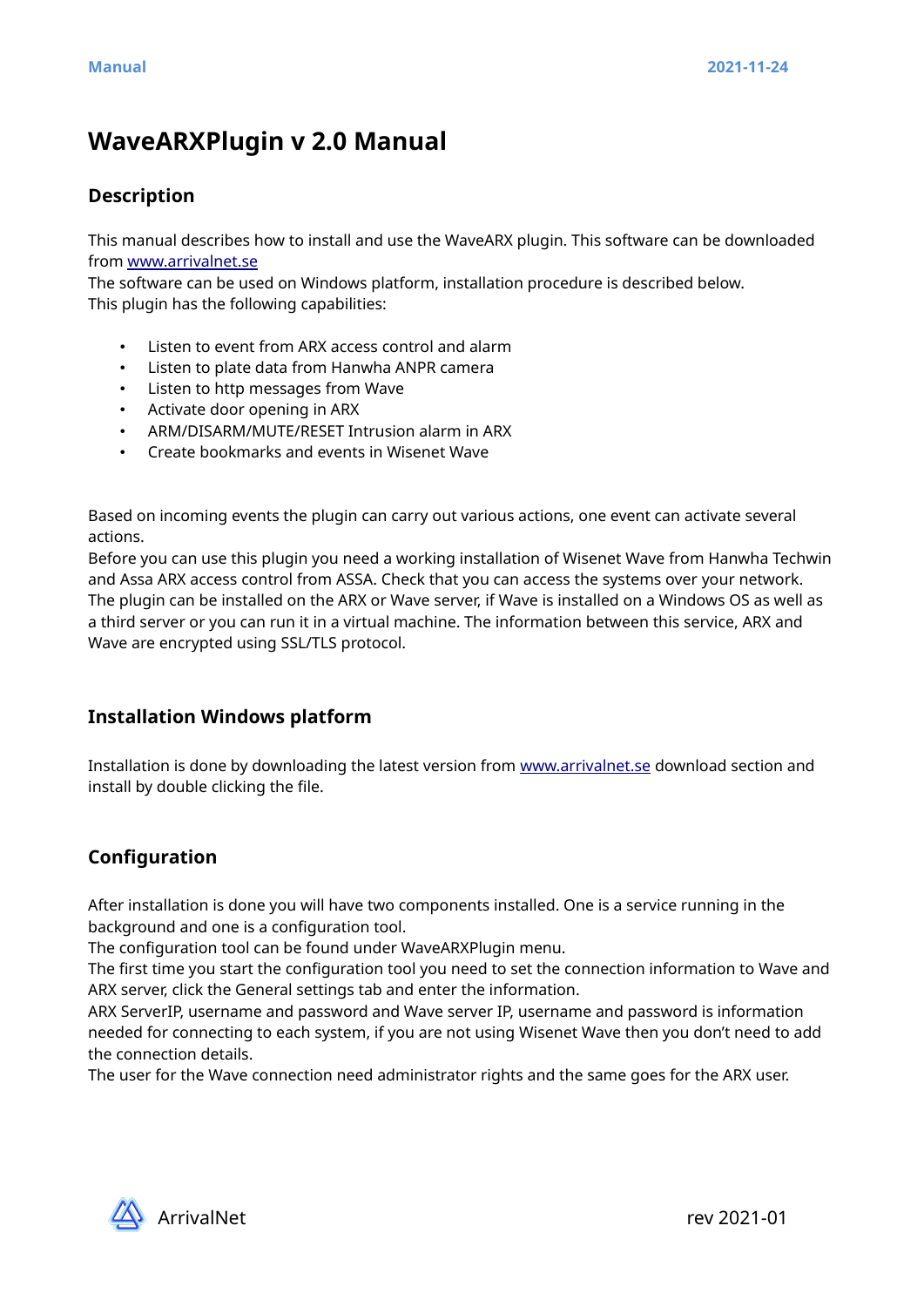| ARX Plugin - Configuration tool - 1.0 |                  |                                 |                  |                                        |
|---------------------------------------|------------------|---------------------------------|------------------|----------------------------------------|
| Overview   Rules                      | General settings | ANPR Cameras   ARX Groups   Log |                  |                                        |
|                                       |                  |                                 |                  |                                        |
| <b>General Settings</b>               |                  |                                 |                  |                                        |
| ASSA ARX Settings                     |                  |                                 |                  |                                        |
| ARX servername:                       | 192.168.2.102    |                                 | Connected to ARX |                                        |
| ARX usemame:                          | master           |                                 |                  |                                        |
| ARX password:                         |                  |                                 |                  |                                        |
|                                       |                  |                                 |                  |                                        |
| Wisenet Wave Settings                 |                  |                                 |                  |                                        |
| Wave servername:                      | 192.168.2.132    |                                 |                  | Connected, server version: 4.2.0.33832 |
| Wave username:                        | admin            |                                 |                  |                                        |
| Wave password:                        |                  |                                 |                  |                                        |
| License and Language Settings         |                  |                                 |                  |                                        |
| Hardware ID:                          |                  | LsgeEypptwDLo9OuWAxXOI          | Copy HWID        |                                        |
| License key:                          |                  | .M6RVkYghKzjU7GM/QA4Q=          |                  | License is valid for 10 objects        |
| Language                              | English          |                                 |                  |                                        |
|                                       |                  |                                 |                  |                                        |
| Incoming events                       |                  |                                 |                  |                                        |
| Incoming port:                        | 25678            |                                 |                  |                                        |
|                                       |                  |                                 |                  |                                        |
| Save                                  |                  |                                 |                  |                                        |

Example of basic configuration

Hardware ID is a key generated at install time used when requesting a license code (licensing is described later in this manual) and License key is a key you will need to paste in after you received it from ArrivalNet or your distributor. Language is used when creating bookmarks in Wave, the bookmark text will be in the language you choose. When all is filled in press save to save the configuration.

Incoming events port is used to receive http messages and ANPR data so please set this to a port between 1-65535, it needs to be a free port in Windows, default port is 25678. You need to make sure that the firewall is opened for this port for incoming traffic.

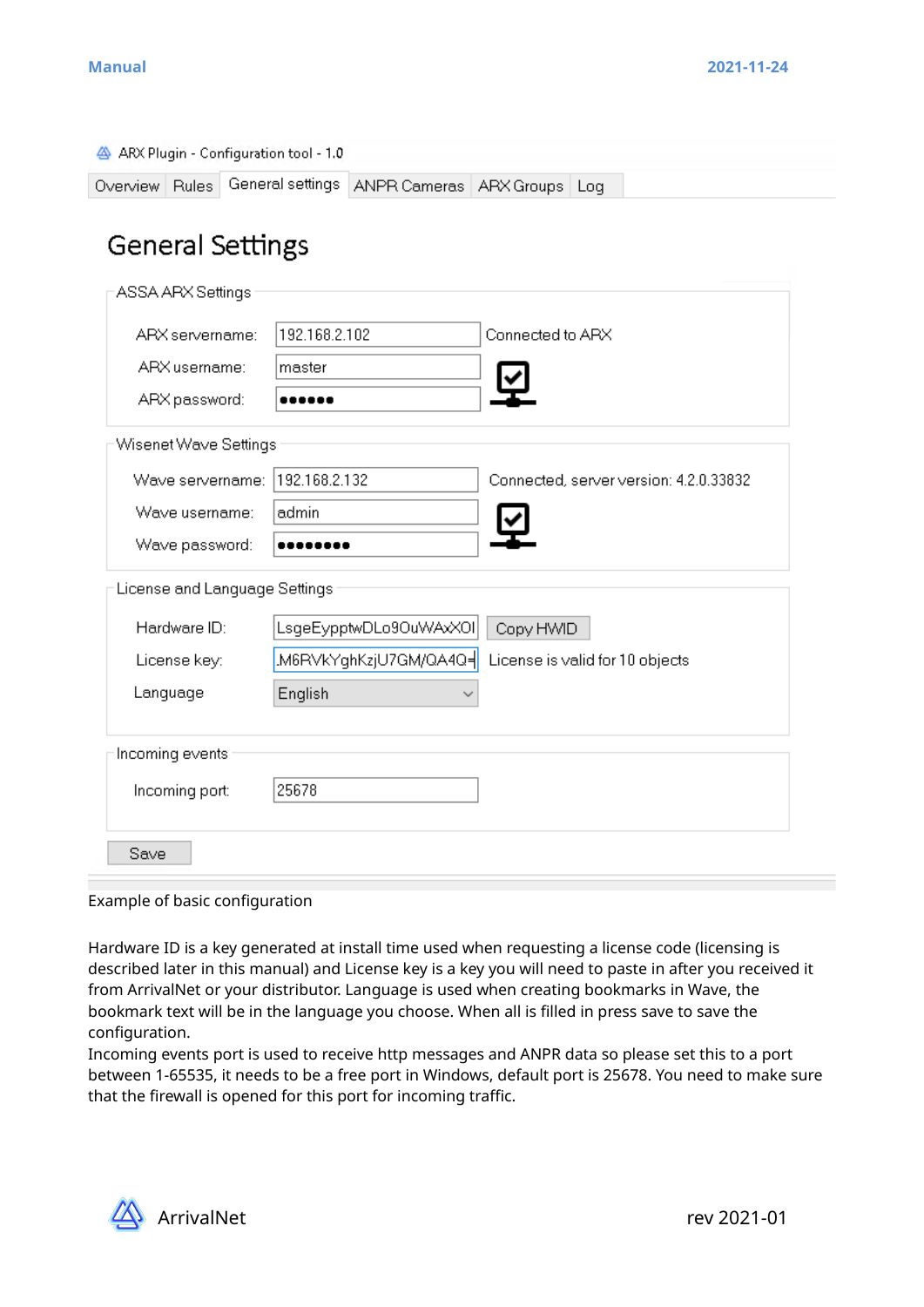## **Rules configuration**

The rules configuration is divided by Events and Actions. First step is to select the event when the rule should be triggered. The following event can be selected:

Arx Access Event – the rule will be triggered by an event in a door Arx Alarm Event – the rule will be triggered by an event in Arx alarm ANPR Event – This will be triggered when a camera reads a number plate Wave Message – This will trigger when a http message is sent from Wisenet Wave

### **ARX Access Event**

| ARXAccessEvent v         |                 | Events       |
|--------------------------|-----------------|--------------|
| Type                     | ExternalID      | EventtypeARX |
|                          |                 |              |
|                          |                 |              |
|                          |                 |              |
|                          |                 |              |
| $\overline{\phantom{a}}$ |                 |              |
| Delete Rule              |                 |              |
| Event                    |                 |              |
| Where:                   | Hanwha dörr     |              |
| What:                    | All             |              |
|                          |                 |              |
|                          |                 |              |
|                          |                 |              |
|                          |                 |              |
| Save as new              | Update selected |              |

Select the door you like to get event from and the What box means what event you like to listen to, as default All or Invalid access events are available but you can create your own groups under the tab Arx groups (more about that later in the manual). All means all event coming froma door, and invalid means just event flagged as not normal, for example door open to long or forced open as well as wrong PIN or access denied.

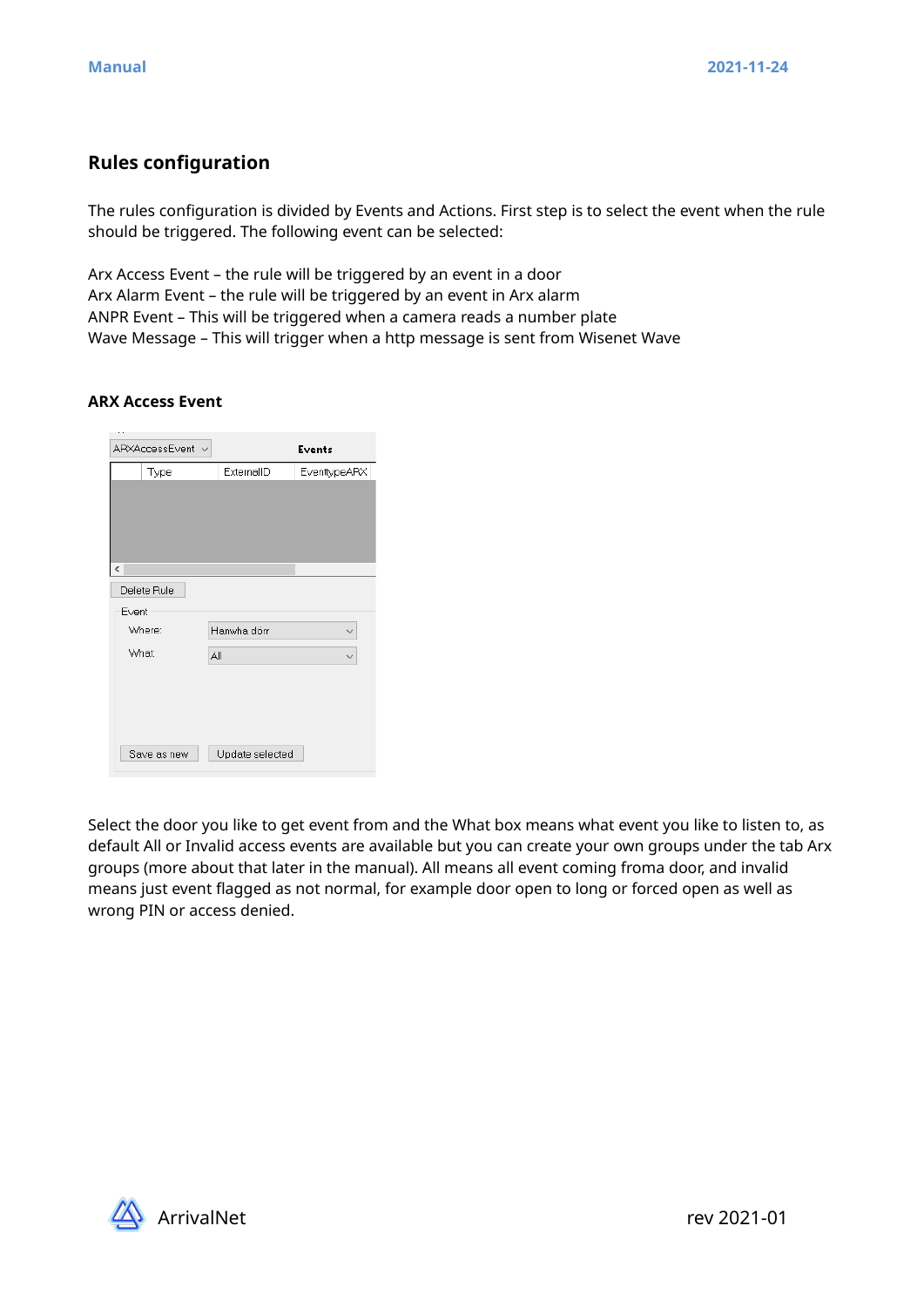#### **ARX Alarm Event**

| ARXAlarmEvent<br>$\checkmark$ |     |                 | Events       |      |
|-------------------------------|-----|-----------------|--------------|------|
| Type                          |     | ExternalID      | EventtypeARX | Came |
|                               |     |                 |              |      |
|                               |     |                 |              |      |
|                               |     |                 |              |      |
|                               |     |                 |              |      |
| ∢∣                            |     |                 |              |      |
| Delete Rule                   |     |                 |              |      |
| Event                         |     |                 |              |      |
| Where - System:               |     |                 |              |      |
| Area:                         |     |                 |              |      |
| Section:                      |     |                 |              |      |
|                               |     |                 |              |      |
| What:                         | All |                 |              |      |
|                               |     |                 |              |      |
| Save as new                   |     | Update selected |              |      |
|                               |     |                 |              |      |

This event listens to ARX Alarm system. Select System, Area, Section you want to listen to. If you only select System and Area the event will be triggered on all sections belonging to that area. Then select the event group in the What selection.

#### **ANPR Event**

| $\checkmark$<br>Events<br>ID<br>CameralD<br>Type<br>Camera<br>ANPREvent Garage 2<br>CAM_00166CCCBBAF<br>Delete Rule<br>Event<br>Where:<br>Garage 2<br>$\checkmark$<br>CameralD:<br>CAM_00166CCCBBAF | ANPREvent<br> 001 |             |                 |  |
|-----------------------------------------------------------------------------------------------------------------------------------------------------------------------------------------------------|-------------------|-------------|-----------------|--|
|                                                                                                                                                                                                     |                   |             |                 |  |
|                                                                                                                                                                                                     |                   |             |                 |  |
|                                                                                                                                                                                                     |                   |             |                 |  |
|                                                                                                                                                                                                     |                   |             |                 |  |
|                                                                                                                                                                                                     |                   |             |                 |  |
|                                                                                                                                                                                                     |                   |             |                 |  |
|                                                                                                                                                                                                     |                   |             |                 |  |
|                                                                                                                                                                                                     |                   |             |                 |  |
|                                                                                                                                                                                                     |                   |             |                 |  |
|                                                                                                                                                                                                     |                   |             |                 |  |
|                                                                                                                                                                                                     |                   |             |                 |  |
|                                                                                                                                                                                                     |                   |             |                 |  |
|                                                                                                                                                                                                     |                   |             |                 |  |
|                                                                                                                                                                                                     |                   | Save as new | Update selected |  |

Select the ANPR camera you like to get plate event from. The camera ID will be shown for information. This requiers at least one ANPR camera to be configured, more about that later in this manual. The plate number should also be added to a person in ARX on an additional field with the external name plate.

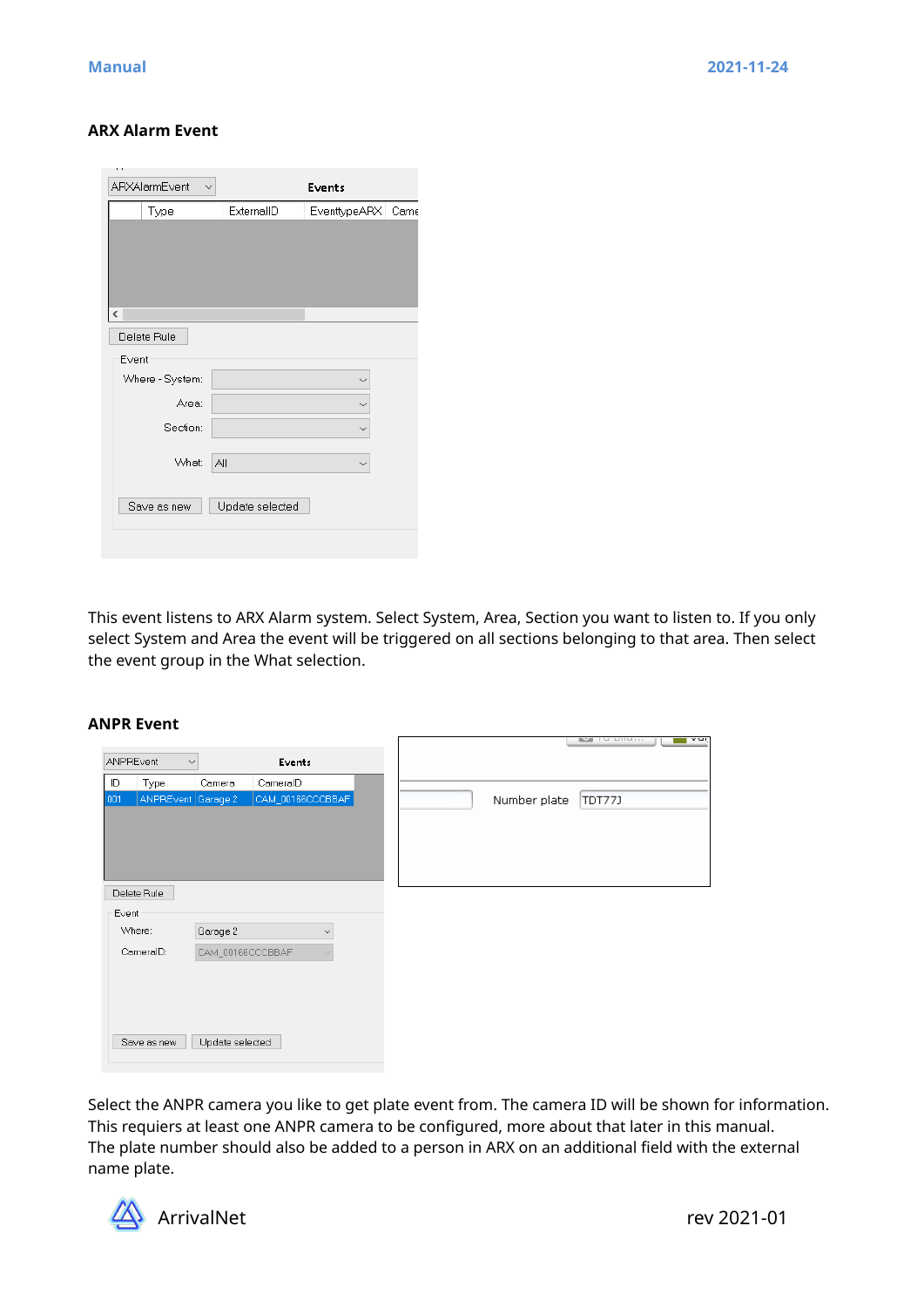#### **Wave Message**

| Type:        | Rules (6/10) |                          |  |
|--------------|--------------|--------------------------|--|
|              | WaveMessage  | <b>Events</b>            |  |
| ID           | Type         | Message                  |  |
| 002          |              | WaveMessage OPENDOORPORT |  |
|              |              |                          |  |
|              | Delete Rule  |                          |  |
| Event        |              |                          |  |
| <b>What:</b> |              | OPENDOORPORT             |  |
|              |              |                          |  |
|              | Save as new  | Update selected          |  |

This event listens to a specific keyword sent from Wisenet Wave. Give a unique keyword and configure the same in a rule in Wisenet Wave like this for a soft trigger:

| Event                   |                        |              | Action              |                                              |                             |       |              |
|-------------------------|------------------------|--------------|---------------------|----------------------------------------------|-----------------------------|-------|--------------|
| When                    | Soft Trigger           | $\checkmark$ |                     | Do Do HTTP request                           |                             |       | $\checkmark$ |
| At                      | <br><b>Warehouse</b>   |              | ⊠                   | Interval of action : No more than once per 1 | $\frac{2}{x}$ min<br>$\sim$ |       |              |
| Available to            | $\mathbb{Z}$ All Users |              | HTTP URL            | http://192.168.2.244:25678                   |                             |       |              |
| Name                    | Öppna dörr i ARX       |              |                     | <b>OPENDOORPORT</b>                          |                             |       |              |
| Icon $\boxed{1}$ $\sim$ |                        |              | <b>HTTP</b> content |                                              |                             |       |              |
|                         |                        |              | Content type        | Auto                                         |                             |       | $\checkmark$ |
|                         |                        |              |                     | Login admin                                  | Authentication type         | Basic | $\checkmark$ |
| schedule                |                        |              |                     | Password <b>@@@@@@@@</b>                     | Request type                | Auto  | $\checkmark$ |

Under action select DoHTTPRequest

HTTP URL is the IP to the server running this plugin followed by the port set in the General settings of this plugin, default is 25678. In this case my server is 192.168.2.244 then the URL should be [http://192.168.2.244:25678](http://192.168.2.244:25678/)

HTTP Content is the same keyword as you use in the rule created earlier. Set Authentication type to Basic and the rest to Auto. Username and password should be the same as you use to login to Wave.

This means that if you now press the soft trigger in Wave the event will be activated in this plugin.

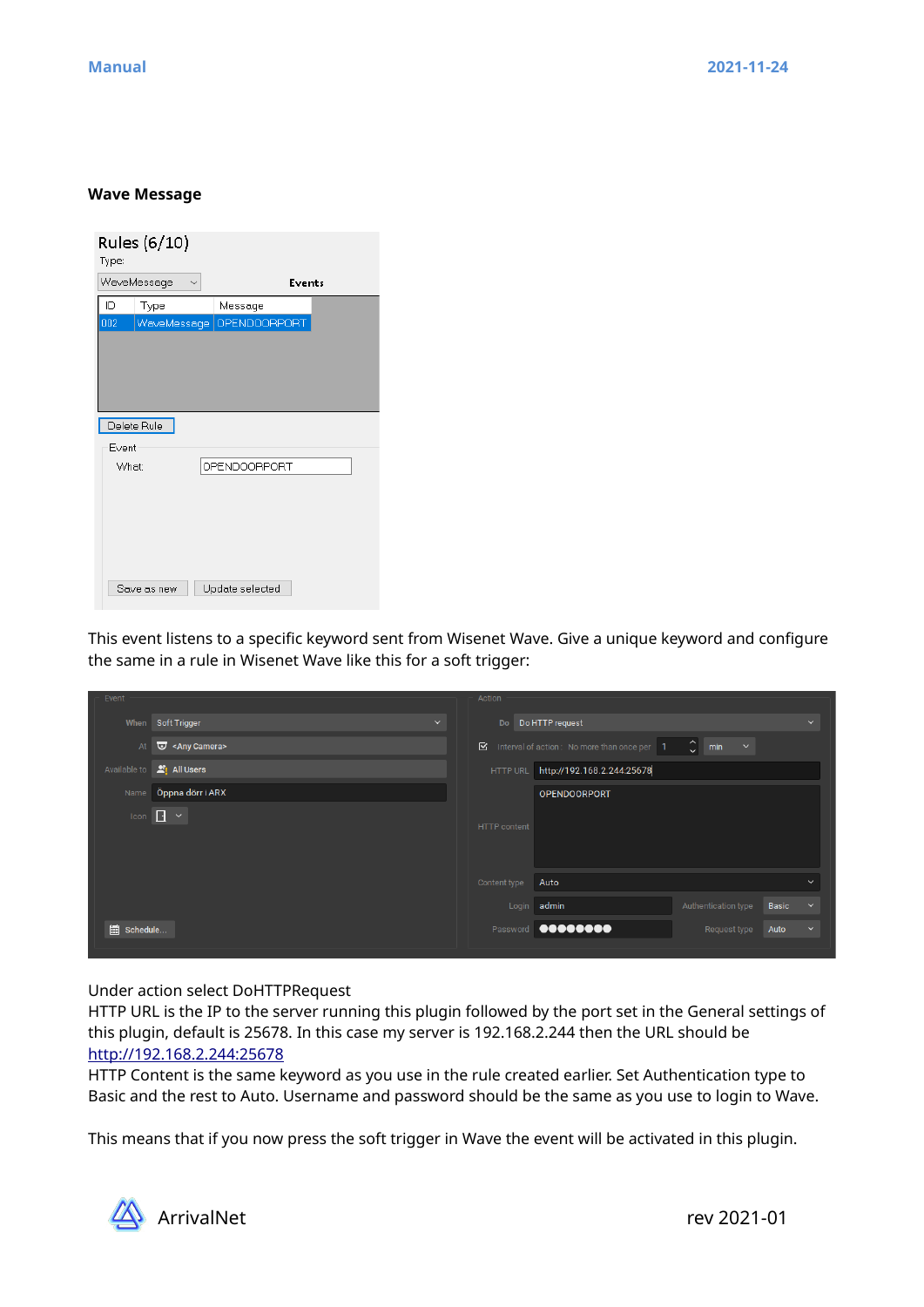#### **Actions**

The following actions are available:

#### **ARX open door**

|        |               |              | <b>Actions</b>             |              |               |
|--------|---------------|--------------|----------------------------|--------------|---------------|
| ID     | Type          | Create       | AdditionalInfo             |              |               |
| 001    | <b>ARX</b>    |              | OpenDoor Port01_ExternalID |              |               |
|        |               |              |                            |              |               |
|        |               |              |                            |              |               |
|        |               |              |                            |              |               |
|        |               |              |                            |              |               |
| Type:  | ARX Open door | $\checkmark$ |                            |              | Delete Action |
| Action |               |              |                            |              |               |
| Door:  |               | PORT1        |                            | $\checkmark$ |               |
|        |               |              |                            |              |               |
|        |               | Save as new  | Update selected            |              |               |
|        |               |              |                            |              |               |
|        |               |              |                            |              |               |
|        |               |              |                            |              |               |

This action type will open the selected door in Assa Arx. If this action is triggered by a ANPR camera then the door will only open if the plate is added to a person in ARX and if that person has access rights to that door.

## **ARX Alarm**

|         |           |              | Actions         |              |               |
|---------|-----------|--------------|-----------------|--------------|---------------|
| ID      | Type      | Create       | AdditionalInfo  |              |               |
|         |           |              |                 |              |               |
|         |           |              |                 |              |               |
|         |           |              |                 |              |               |
|         |           |              |                 |              |               |
|         |           |              |                 |              |               |
| Type:   | ARX Alarm | $\checkmark$ |                 |              | Delete Action |
| Action  |           |              |                 |              |               |
|         | System:   |              |                 | $\checkmark$ |               |
| Area:   |           |              |                 | $\checkmark$ |               |
| Action: |           |              |                 |              |               |
|         |           | Arm          |                 | $\checkmark$ |               |
|         |           | Save as new  | Update selected |              |               |
|         |           |              |                 |              |               |
|         |           |              |                 |              |               |
|         |           |              |                 |              |               |
|         |           |              |                 |              |               |

This will set ARX alarm area in the selected state. The available modes is

- ARM
- ARM with Prealarm
- DISARM
- Disarm with reset

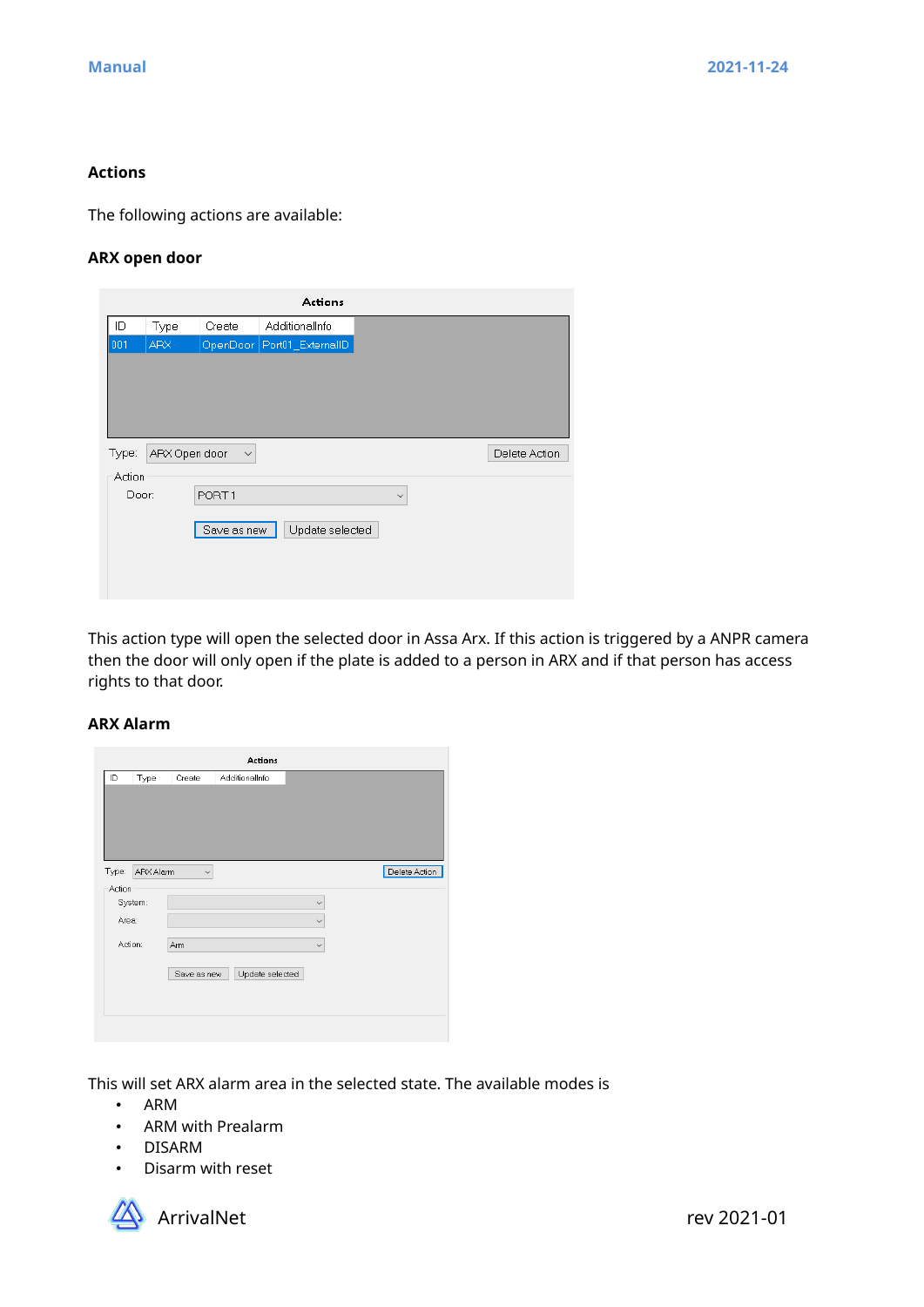- **Mute Siren**
- Reset

#### **Wave bookmark**

With this action type you create a bookmark in Wisenet Wave

|           |               |                        |                | <b>Actions</b> |  |  |
|-----------|---------------|------------------------|----------------|----------------|--|--|
| ID.       | Type          | Create                 | AdditionalInfo |                |  |  |
|           |               |                        |                |                |  |  |
|           |               |                        |                |                |  |  |
|           |               |                        |                |                |  |  |
|           |               |                        |                |                |  |  |
|           |               |                        |                |                |  |  |
| Type:     | Wave Bookmark | $\checkmark$           |                |                |  |  |
| Action    |               |                        |                |                |  |  |
|           |               | Wave device: XNV-6083R |                |                |  |  |
|           | Source:       | <b>ARX</b> Event       |                |                |  |  |
|           | Description:  | %PersonName%           |                |                |  |  |
| Tag:      |               | %PersonName%           |                |                |  |  |
| Prealarm: |               | ÷<br>5                 |                |                |  |  |
|           | Postalarm     | $\div$<br>10           |                |                |  |  |
|           |               | Save as new            |                | Update         |  |  |
|           |               |                        |                |                |  |  |

This action is a little bit special as you also have some dynamic variables to use. A bookmark in Wave have three text fields and you can freely give your own text here. In case the event creating this Action is coming from ARX access when a person is involved, for example access granted, access denied then you can use the following dynamic fields ant that will instead be replaced with the data fetched from the ARX database. This can also be combined with free text.

If the event is coming from ARX access control you have the following dynamic text: %PersonName%

If the event is coming from ARX alarm you have the following dynamic text: %System% %Area% %SectionID% %Section%

If the event is coming from an ANPR camera you have the following dynamic text: %Plate% %PersonName%

The bookmark will be created in Wave on the same second as the event is created with the pre and postalarm settings added to it. So if an event is triggered at 09:45:25 then the bookmark will be created in Wave at 09:45:20 and will end at 09:45:35 if prealarm is 5 seconds and postalarm is 10 seconds.

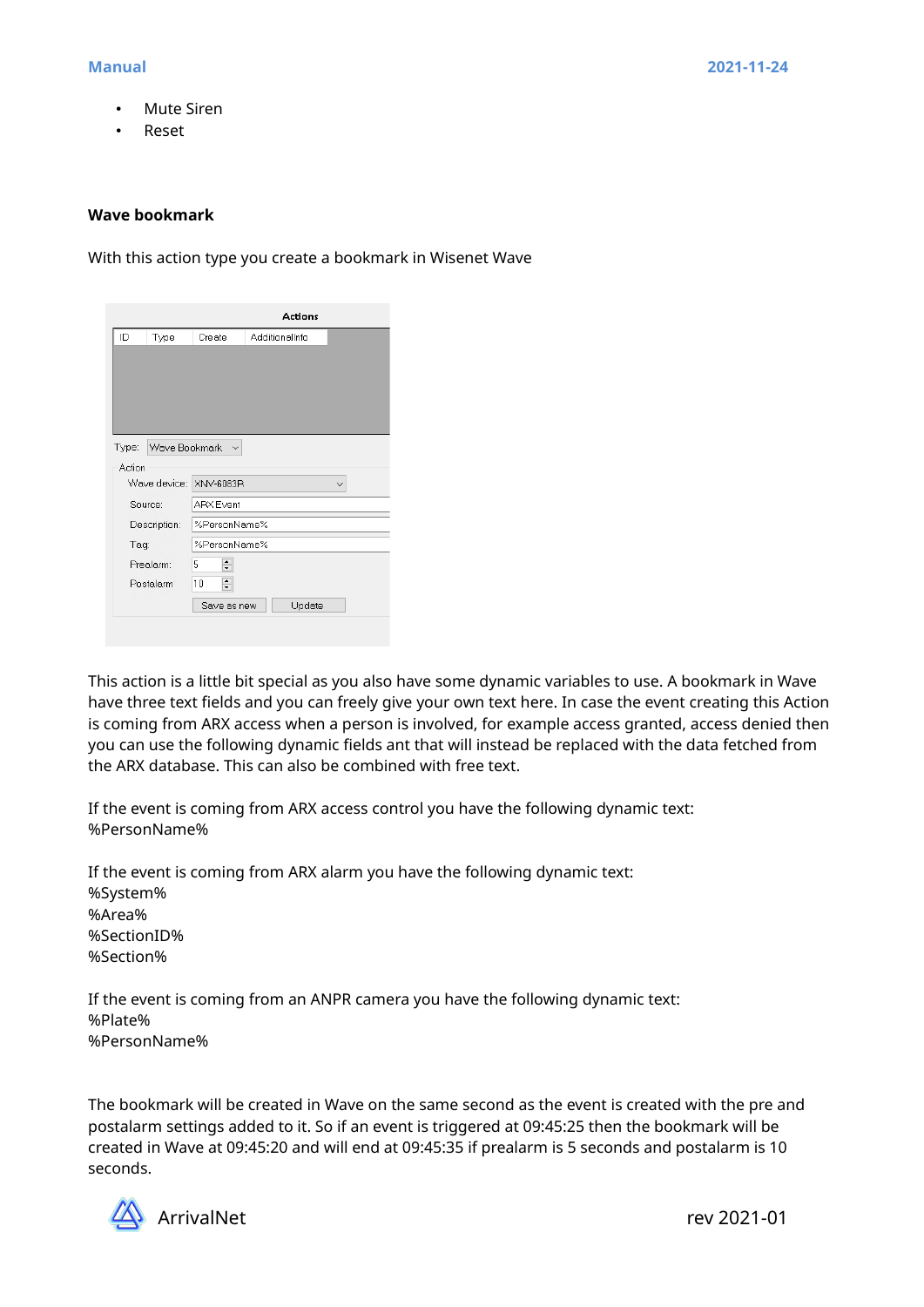### **Wave Event**

Wave event is similar to Wave bookmark but instead just send a message to wave that can be used in Wave to create other actions. Can for example be used to move a PTZ camera to a preset position if a door in ARX is forced open.

Give some unique text in the three fields and the do a generic event in Wave listening to the specific key words.

|                                               | Actions  |                                                      |                                    |  |  |  |  |
|-----------------------------------------------|----------|------------------------------------------------------|------------------------------------|--|--|--|--|
| ID                                            | Type     | Create                                               | AdditionalInfo                     |  |  |  |  |
| 001                                           | Wave     | Bookmark<br>({647431eb-ca0d-a28f-ece6-9d9578319fea}) |                                    |  |  |  |  |
| 002                                           | Wave     | Event                                                | Plate read: %Plate% - %PersonName% |  |  |  |  |
| 003                                           | ARX      | OpenDoor                                             | Port01 ExternalID                  |  |  |  |  |
| Type:<br>Wave Event<br>$\checkmark$<br>Action |          |                                                      |                                    |  |  |  |  |
|                                               | Source:  | %Plate%                                              |                                    |  |  |  |  |
|                                               | Caption: |                                                      | Plate read: %Plate% - %PersonName% |  |  |  |  |
| %Plate%<br>Description:                       |          |                                                      |                                    |  |  |  |  |
| Update selected<br>Save as new                |          |                                                      |                                    |  |  |  |  |

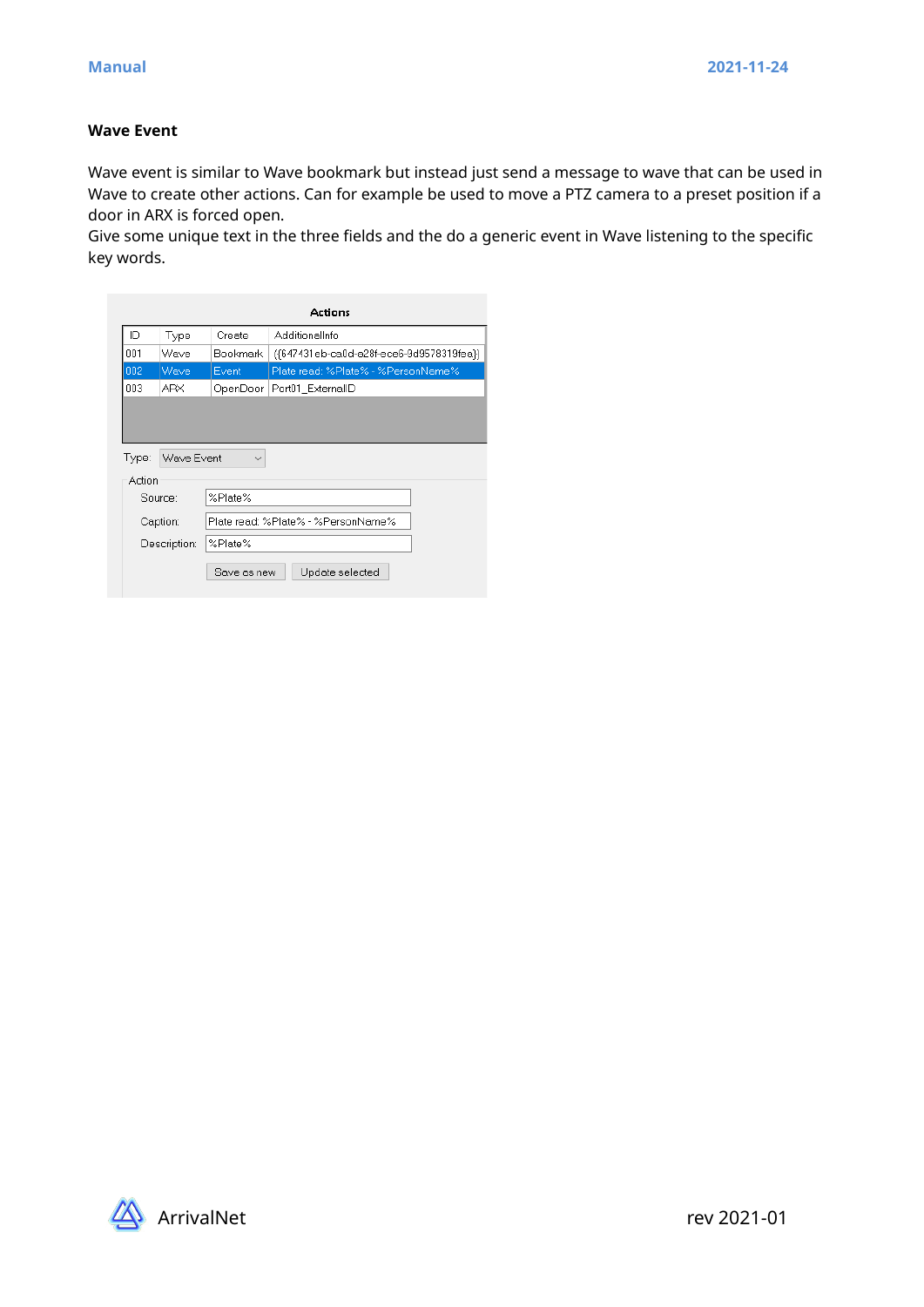#### **ANPR camera configuration**

If you like to use ANPR cameras to generate an event on incoming plate information you need to configure the camera ANPR settings first:

|                      | ✓                 |                   | JSON via HTTP(s) integration              |
|----------------------|-------------------|-------------------|-------------------------------------------|
| Geo Latitude :       |                   | Destination URL:  | http://admin:secretpassword@192.168.2.244 |
| Geo Longitude :      |                   | Camera ID:        | CAM_00166CCCBBAF                          |
| Send frame to cloud: | <b>Full frame</b> | <b>Crop frame</b> |                                           |
| Send mode:           | <b>On Detect</b>  | <b>On Lost</b>    |                                           |

Geo Long and Lat is the coordinates where the camera is installed, if you don't know that then put 1 in the fields.

Destination URL is built up using a username, password and IP of the server running the plugin. Username and password is free for you to choose, remember them as you will need them in the next step, they are separated by a colon and ends with an @ sign with the server IP after. So in the example above the user is admin and password is secretpassword.

CameraID is a unique ID for each camera you like to use.

Save and then restart the app in the camera.

Then back in the plugin configuration, click on the tab ANPR cameras:

| Name:            | Garage 2          |             |  |  |  |
|------------------|-------------------|-------------|--|--|--|
| Camera username: | admin             |             |  |  |  |
| Camera password: | ----------        |             |  |  |  |
| CameralD:        | CAM 00166CCCBBAF  |             |  |  |  |
| ARX Door         | PORT <sub>1</sub> |             |  |  |  |
|                  |                   |             |  |  |  |
|                  | Update existing   | Save as new |  |  |  |

Give the camera a name that can be anything you like.

Camera username and password is the same as you earlier set in the ANPR camera. CameraID is also the same as you used in the camera earlier.

Press save and now the camera is ready for use in rules.

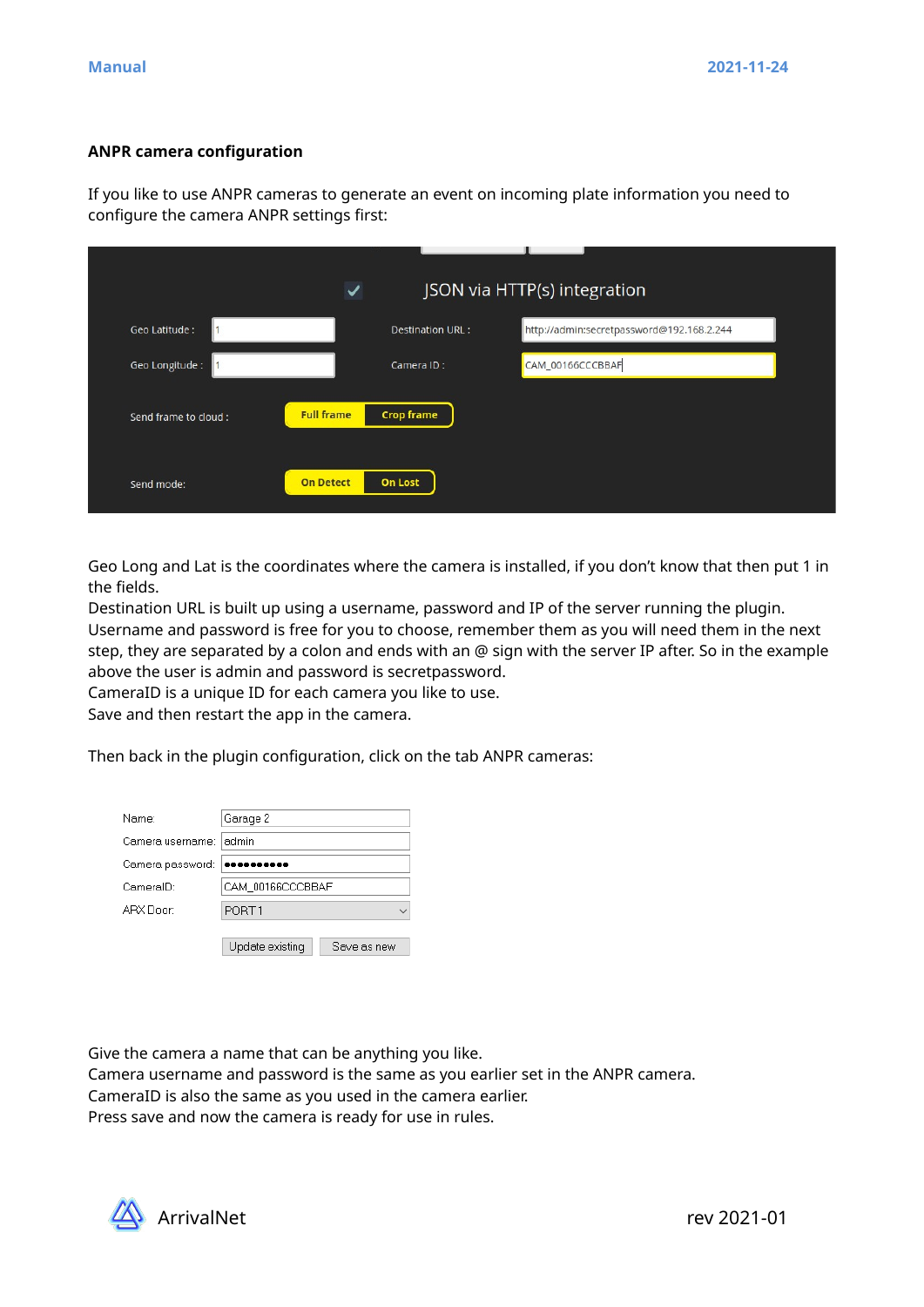#### **ARX Groups**

The group configuration is used to filter events from ARX that you then use when creating rules. If you for example want to listen to events from a door in ARX but you are only interested in invalid PIN event you need to create a new group. Go to the ARX groups tab and press New

|        | Name $\rightarrow$ |       |  | $\checkmark$ | Save | Delete | New |
|--------|--------------------|-------|--|--------------|------|--------|-----|
| $\sim$ |                    | Event |  |              |      |        |     |
|        |                    |       |  |              |      |        |     |

You will now get some hints what to do, give a name to the group. And add the event to thae group by selecting it in the left box and press add:

| <b>All ARX Events</b>                                                                                                                                                                                                                                                                                                                                                                                                                                                                                                                                                                                                            |  |          |                                                   |   | Wrong PIN<br>$\checkmark$                    |  |  |
|----------------------------------------------------------------------------------------------------------------------------------------------------------------------------------------------------------------------------------------------------------------------------------------------------------------------------------------------------------------------------------------------------------------------------------------------------------------------------------------------------------------------------------------------------------------------------------------------------------------------------------|--|----------|---------------------------------------------------|---|----------------------------------------------|--|--|
| Event<br>controller.reader.card.inhibit<br>controller.access.card.valid.standard<br>controller.access.card.valid.pin<br>controller.access.card.pinRequest<br>controller.access.card.invalid.zone.antipassback<br>controller.access.card.invalid.time.antipassback<br>controller.access.card.invalid.standard<br>controller.access.card.invalid.schedule<br>controller.access.card.invalid.pinTimeout<br>controller.access.card.invalid.pinAttempts<br>controller.access.card.invalid.pin-<br>controller.access.card.invalid.operatorControl<br>controller.access.card.invalid.inhibited<br>controller.access.card.invalid.format |  | $\wedge$ | Name $\rightarrow$<br>$Add \rightarrow$<br>Remove | 亩 | Event<br>controller.access.card.invalid.pin- |  |  |

You can add several events to a group but in this case this is the only event we are interested in. Then press save. Now this group will be available when creating a rule from an ARX event:

|             | ARXAccessEvent v      |                | Events                             |          |  |  |  |  |  |
|-------------|-----------------------|----------------|------------------------------------|----------|--|--|--|--|--|
| ID          | Type                  |                | Camera                             | CameralD |  |  |  |  |  |
| 003         | <b>ARXAccessEvent</b> |                |                                    |          |  |  |  |  |  |
|             |                       |                |                                    |          |  |  |  |  |  |
|             |                       |                |                                    |          |  |  |  |  |  |
|             |                       |                |                                    |          |  |  |  |  |  |
|             |                       |                |                                    |          |  |  |  |  |  |
| Delete Rule |                       |                |                                    |          |  |  |  |  |  |
| Event       |                       |                |                                    |          |  |  |  |  |  |
|             | Where:                | <b>Rum 101</b> |                                    |          |  |  |  |  |  |
| What:       |                       | All            |                                    |          |  |  |  |  |  |
|             |                       | All            |                                    |          |  |  |  |  |  |
|             |                       |                | Invalid access events<br>Wrong PIN |          |  |  |  |  |  |
|             |                       |                |                                    |          |  |  |  |  |  |
|             |                       |                |                                    |          |  |  |  |  |  |